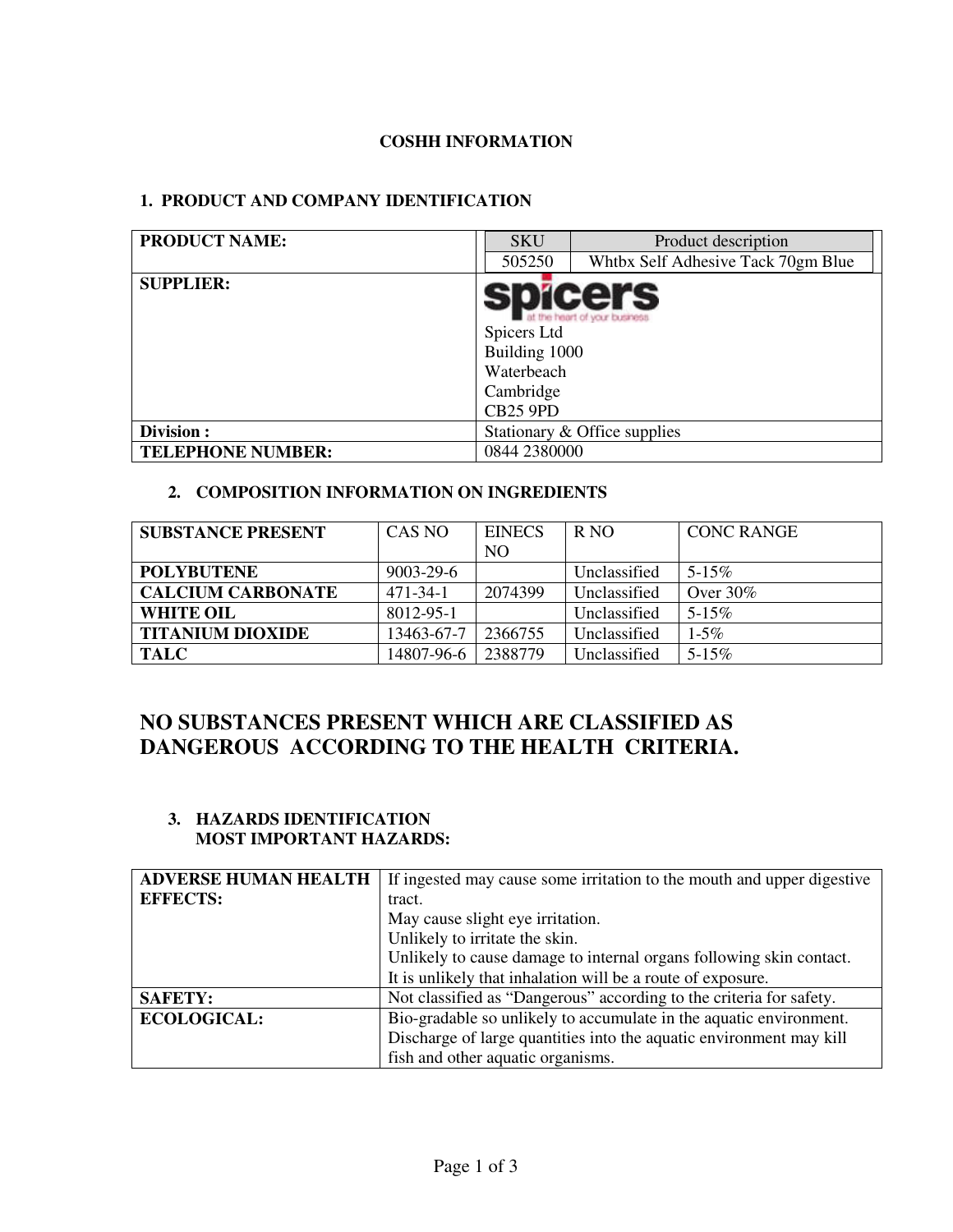#### **4. FIRST AID MEASURES**

|                    | <b>SKIN CONTACT:</b> Wash the skin with soap and water. |
|--------------------|---------------------------------------------------------|
| <b>EYE CONTACT</b> | Wash out the eye thoroughly with plenty of clean water. |
| <b>INGESTION:</b>  | Wash out the mouth with water.                          |

#### **5. FIRE FIGHTING MEASURES EXTINGUISHING MEDIA:**

| <b>SUITABLE:</b>         | <b>Water Spray</b>                                      |
|--------------------------|---------------------------------------------------------|
|                          | Foam                                                    |
|                          | Powders                                                 |
|                          | Sand                                                    |
| <b>NOT SUITABLE:</b>     | Large quantities of water                               |
| <b>SPECIFIC HAZARDS:</b> | Fumes containing carbon dioxide and carbon monoxide may |
|                          | be formed in large fires.                               |
| PROTECTION OF FIRE-      | Self contained breathing apparatus.                     |
| <b>FIGHTERS:</b>         |                                                         |

#### **6. ACCIDENTAL RELEASE MEASURES**

**Contain and collect spillage. Absorb on to sand/kieselguhr or other inert material. Failure to contain a release must be notified to both the local authority May make floor very slippery. Do not wash into the drains. Dispose of in accordance with State and local authority regulations. Seek advice from the local waste authority.** 

#### **7. HANDLING & STORAGE**

| <b>Storage</b> | $\sim$ Do not store close to strong oxidising agents which could aggravate any |
|----------------|--------------------------------------------------------------------------------|
| Conditions:    | fire situation.                                                                |

#### **8. EXPOSURE CONTROLS/PERSONAL PROTECTION**

| <b>OCCUPATIONAL EXPOSURE</b>                                                               |                                                  |  |
|--------------------------------------------------------------------------------------------|--------------------------------------------------|--|
| <b>LIMITS:</b>                                                                             |                                                  |  |
| <b>POLYBUTENE:</b>                                                                         | OES-8Hr.TWA 5mg/m3 for mists and aerosols        |  |
|                                                                                            | EH40/93                                          |  |
| <b>CALCIUM CARBONATE:</b>                                                                  | 8Hr TWA 10mg/m3 total inhale dust, 5mg/m3 resp.  |  |
|                                                                                            | dust. EH40/93                                    |  |
| <b>TITANIUM DIOXIDE:</b>                                                                   | OES 8Hr TWA 10mg/m3(total inhaleable dust),      |  |
|                                                                                            | 5mg/m3(resp.dust) EH40.93                        |  |
| TALC:                                                                                      | Total inhaleable dust 10mg/m3 (8hr TWA)EH40/93   |  |
|                                                                                            |                                                  |  |
| Avoid contact with eyes, skin or clothes.                                                  |                                                  |  |
| Working procedures should be designed to minimise worker exposure to this product.         |                                                  |  |
| Where this is not possible the following personal protective equipment should be provided. |                                                  |  |
| <b>Hand Protection:</b>                                                                    | Impervious gloves recommended.                   |  |
| <b>Skin Protection:</b>                                                                    | Protective overalls and shoes/boots recommended. |  |